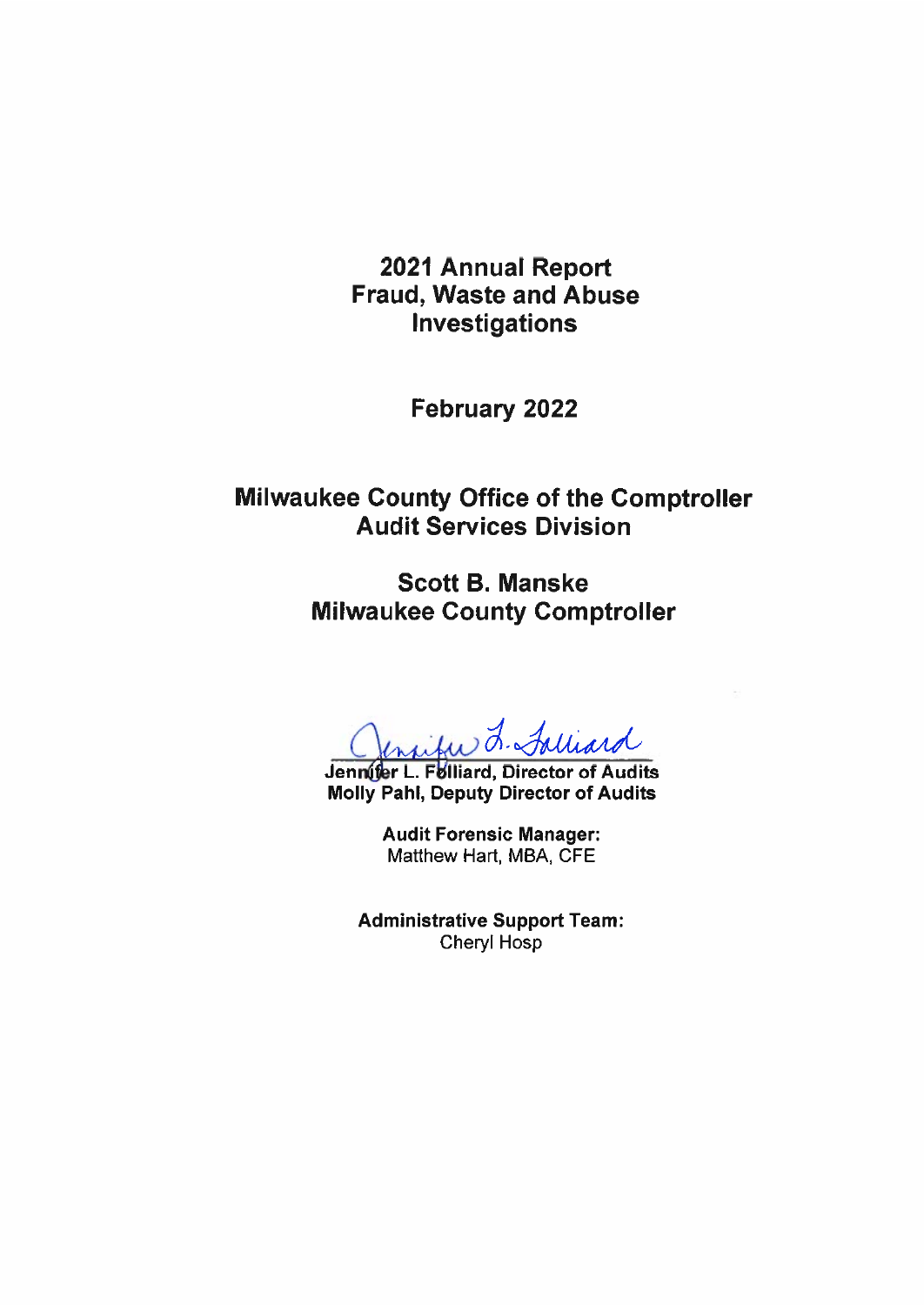

Office of the Comptroller **Audit Services Division** 

Milwaukee County

Jennifer L. Folliard **Molly Pahl** 

• Director of Audits • Deputy Director of Audits

February 14, 2022

To the Honorable Chairwomen of the Board of Supervisors of the County of Milwaukee

We have completed an annual report concerning operation of the Audit Fraud Hotline and other related investigation activities undertaken by the Office of the Comptroller's Audit Services Division during 2021. Per Milwaukee County General Ordinance 34.095(h), the Audit Services Division is required to report annually to the County Executive and the County Board of Supervisors on the preceding year's activities related to fraud, waste and abuse.

The attached report includes a statistical summary of these activities, as well as a brief narrative that describes the nature of various categories of cases resolved during the year. In addition, some of the more interesting cases investigated during 2021 are presented in greater detail.

The nature of alleged improprieties presented to the Audit Services Division for investigation is often complex and continues to involve inter-agency cooperation with numerous governmental entities. As the Audit Services Division begins its 29<sup>th</sup> year of operating the Hotline, the experience gained from working cooperatively with County departments and offices, the District Attorney's Office, the Office of the Sheriff and other law enforcement agencies has improved the effectiveness of our efforts to combat waste, fraud and abuse in Milwaukee County government. We believe the attached report demonstrates the value of those efforts.

Please refer this report to the Committee on Audit.

w. J. Falliard

Jennifer L. Folliard

JLF/cah

Attachment

cc: Scott B. Manske, CPA, Milwaukee County Comptroller Milwaukee County Board of Supervisors David Crowley, Milwaukee County Executive Mary Jo Meyers, Chief of Staff, County Executive's Office Kelly Bablitch, Chief of Staff, Milwaukee County Board Aaron Hertzberg, Director, Department of Administrative Services Steve Cady, Research & Policy Director, Office of the Comptroller Janelle Jensen, Legislative Services Division Manager, Office of the Milwaukee County Clerk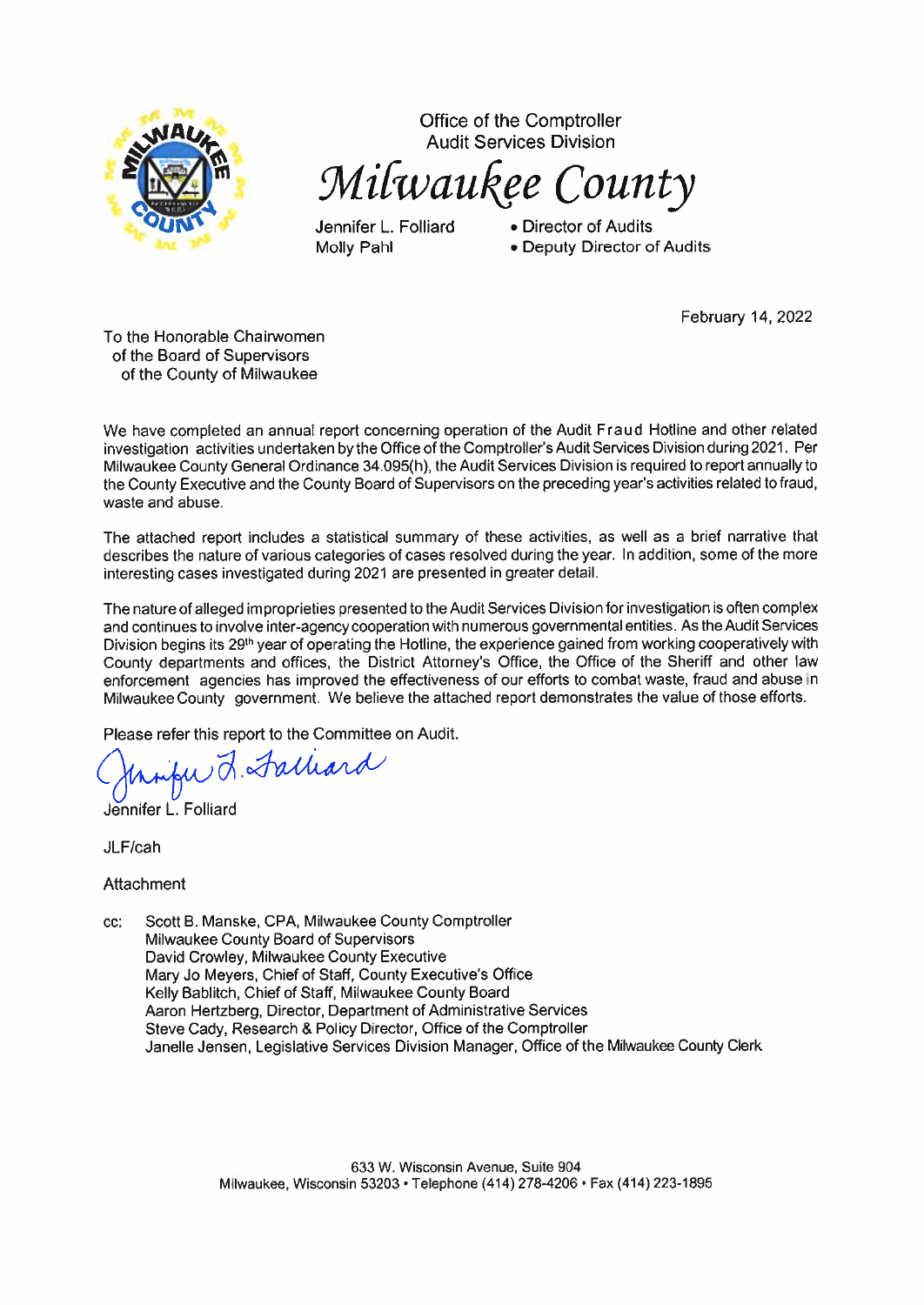### **Background**

The Milwaukee County Board of Supervisors approved the establishment of a hotline within the Audit department on September 23, 1993. The hotline was created for concerned citizens and other interested individuals to report allegations of fraud, waste or abuse in County government. Callers are not required to identify themselves and may remain anonymous.

According to the Association of Certified Fraud Examiners,<sup>[1](#page-2-0)</sup> tips are the most common fraud detection method. Tips account for 43% of initial fraud detection, which is nearly three times greater than the next detection method (internal audit; 15%). Tips from employees account for 50% of discovered fraud. Organizations that operate hotlines and other reporting media are more likely to catch fraud by a tip and experience fraud that is nearly 50% smaller than an organization without a hotline. In addition to the hotline, fraud complaints can be made using a dedicated email address and a website-based online reporting form<sup>[2](#page-2-1)</sup>.

The Audit Services Division (ASD) is authorized by Wisconsin state statute § 59.225(i)<sup>[3](#page-2-2)</sup> and Milwaukee County ordinance § 34.095 to investigate allegations of fraud, waste and abuse.

In April 2015, following the approval of both the County Executive and the County Board of Supervisors, ordinance § 34.095 took effect. Under the ordinance, county employees, officials, contractors, vendors and program clients are required to cooperate in an investigation, ASD has increased access to records and premises, retaliation against people who cooperate with an investigation is prohibited and allegations or known instances of fraud, waste and abuse are to be reported to ASD.

The new employee orientation sessions include a segment on fraud, waste and abuse and the ways that an employee can make a report.

ASD and the County Ethics Board formed a relationship in which ASD personnel can act as agents of the Ethics Board when ASD opens an investigation into an alleged violation of the ethics code. This relationship allows ASD personnel limited and specific access to Ethics Board records which would otherwise be unavailable or require notification of disclosure to the filer.

The COVID-19 pandemic which began in March 2020 and affected normal business, commercial and social operations continued to have an impact on the fraud reporting function in 2021. Complaints related to Milwaukee County government were less than the received complaints which were unrelated to County functions. A possible theory is that the pandemic attributed to a rise in fraudulent behavior generally but the disruptions to and closures of County services, particularly to the public, and changes in employee work habits resulted in fewer instances of reportable fraud.

<span id="page-2-0"></span><sup>1</sup> 2020 *Report to the Nations.* Copyright 2020 by Association of Certified Fraud Examiners, Inc.

<span id="page-2-1"></span><sup>2</sup> https://county.milwaukee.gov/EN/Comptroller/Fraud-Waste-Abuse

<span id="page-2-2"></span><sup>&</sup>lt;sup>3</sup> The comptroller shall perform all audit functions related to county government. The comptroller shall also have the duties and all the powers and responsibilities conferred upon the clerk as auditor under s[. 59.47 \(1\),](https://docs.legis.wisconsin.gov/document/statutes/59.47(1)) and shall perform any additional duties and shall have any additional powers as are imposed and conferred upon him or her from time to time by resolution adopted by the board. Audit functions under this paragraph shall be performed in accordance with governmental auditing standards issued by the comptroller general of the United States and generally accepted auditing standards.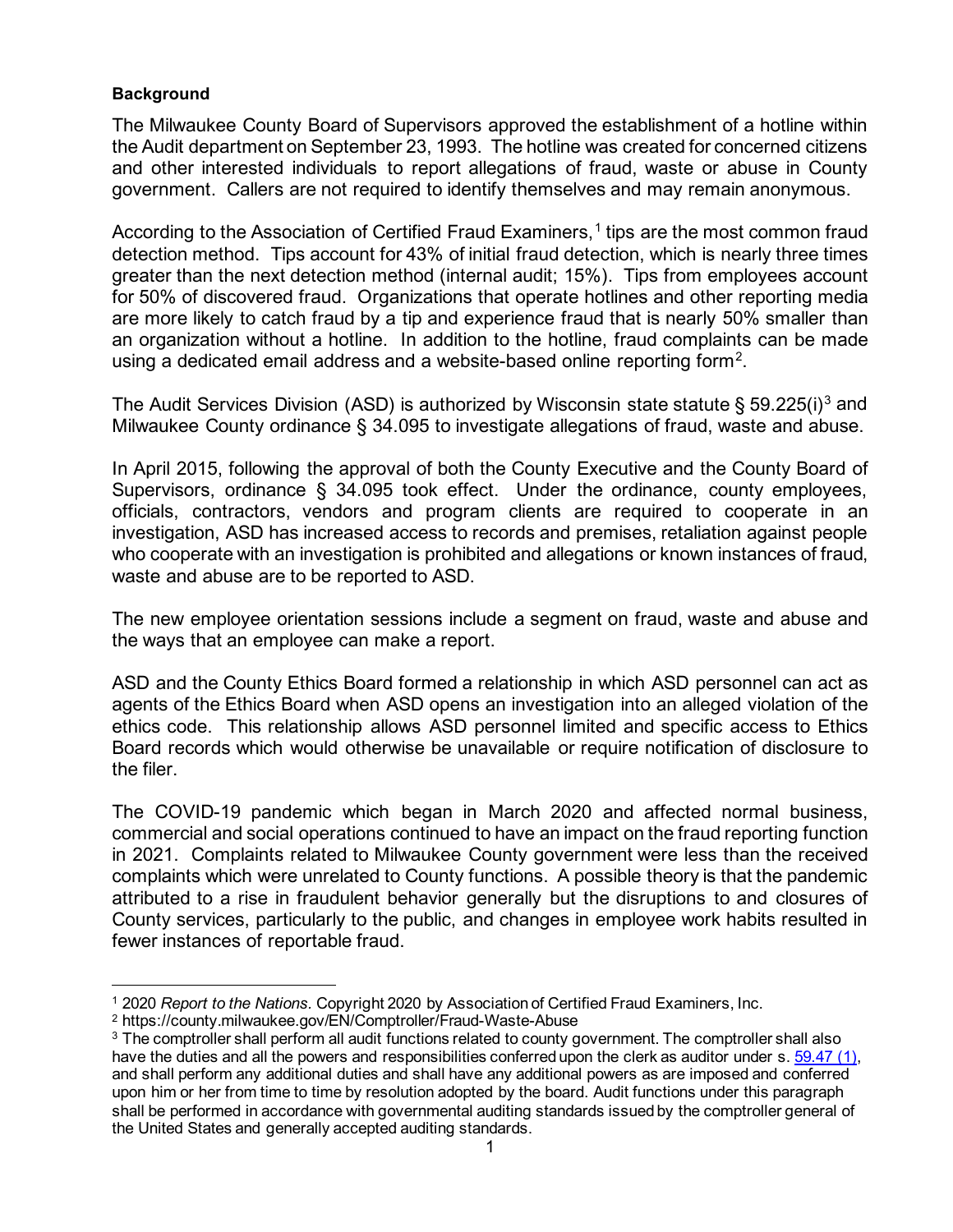# **Summary of 2021 Investigative Activity**

# **Tips**

ASD received 283 complaints (tips) in 2021. 165 of the 283 complaints concerned fraudulent or counterfeit County checks. The counterfeit check complaints peaked in the summer with 125 check-related complaints received from June through August 2021. Because of existing check protection controls, the County was not responsible for any funds paid out in response to the fraudulent checks. The County's bank refunded any distributed funds.

For comparison, in 2021 ASD received 118 tips for other matters. In 2020, ASD received 113 complaints; in 2019, 111 complaints. **Figure 1** displays the number of complaints received annually from 2016 to 2021.





The 2021 figure, as well as prior years' figures, do not include contacts with ASD where personnel directed the complainant to a more appropriate agency before a complaint record was created. For example, when a person calls and speaks to ASD personnel about an alleged fraud involving a state Department of Health Services (DHS) program, ASD personnel will provide the person with the telephone number for the DHS Office of Inspector General (OIG) and not make a record of the contact. [4](#page-3-0)

These complaints are categorized by source in **Table 1** and presented graphically in **Figure 2**. The counterfeit check notifications came to ASD from the Milwaukee County Office of the Treasurer and are therefore categorized as "Department Referral."

<span id="page-3-0"></span><sup>4</sup> ASD personnel will record allegations when the County is involved in the administration of a state program or serves as a pass-through agency for state funding.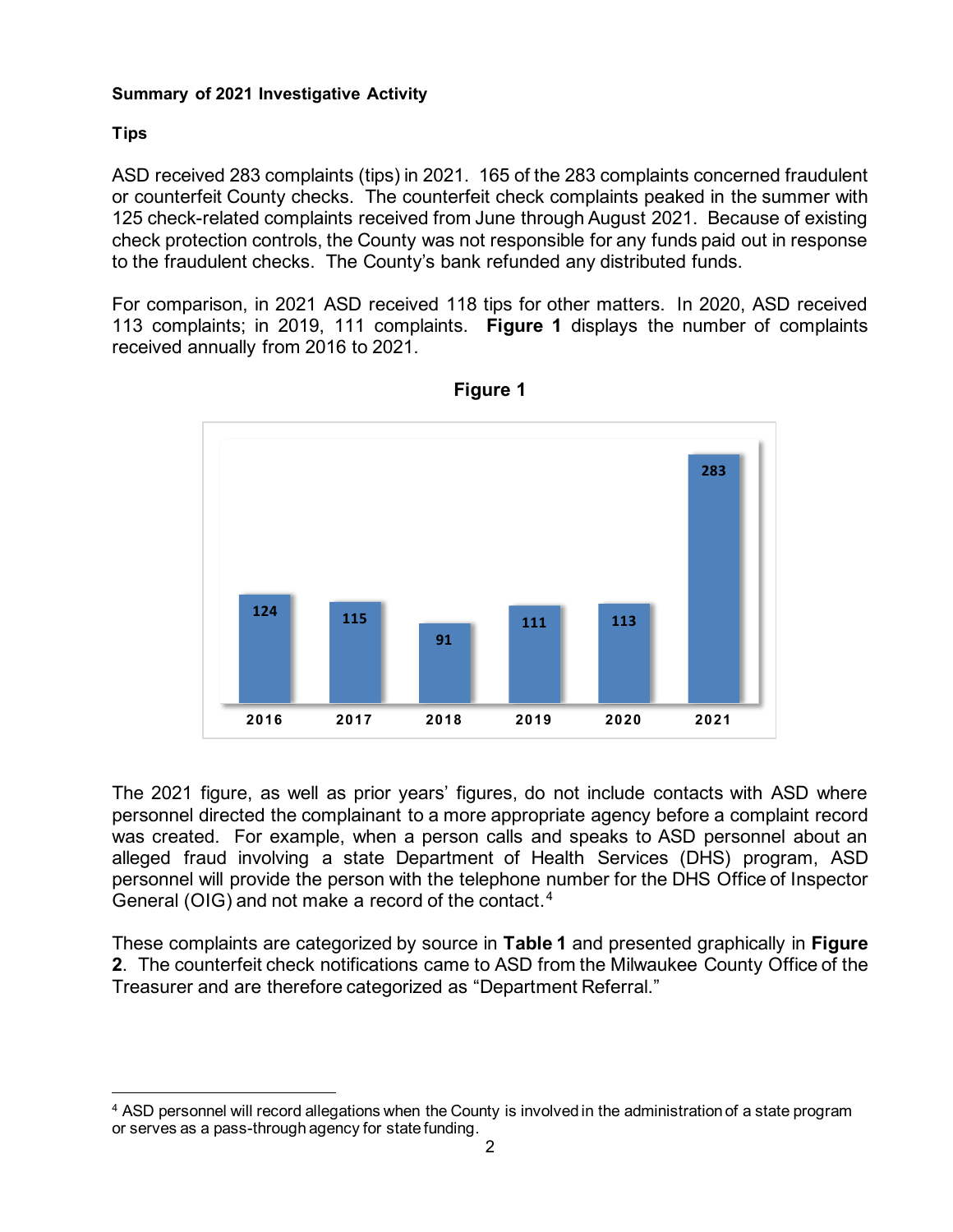# **Table 1 Allegations of Fraud, Waste or Abuse Contact Origin**

| Department Referral | 182 |
|---------------------|-----|
| Hotline             | 44  |
| Website             | 41  |
| Email               | 10  |
| Other               | 6   |
| <b>Total</b>        | 283 |





The received complaints were assigned to a category based upon the nature of the alleged misconduct. **Table 2** shows the complaints received in 2021 by category.

# **Table 2 Allegation Categories**

| <b>Counterfeit Checks</b>      | 165 |
|--------------------------------|-----|
| Non-County                     | 53  |
| <b>Public Assistance Fraud</b> | 25  |
| Personnel Misconduct           | 16  |
| <b>Vendor/Provider Fraud</b>   |     |
| Waste                          | 8   |
| <b>Other Fraud</b>             |     |
| Total                          |     |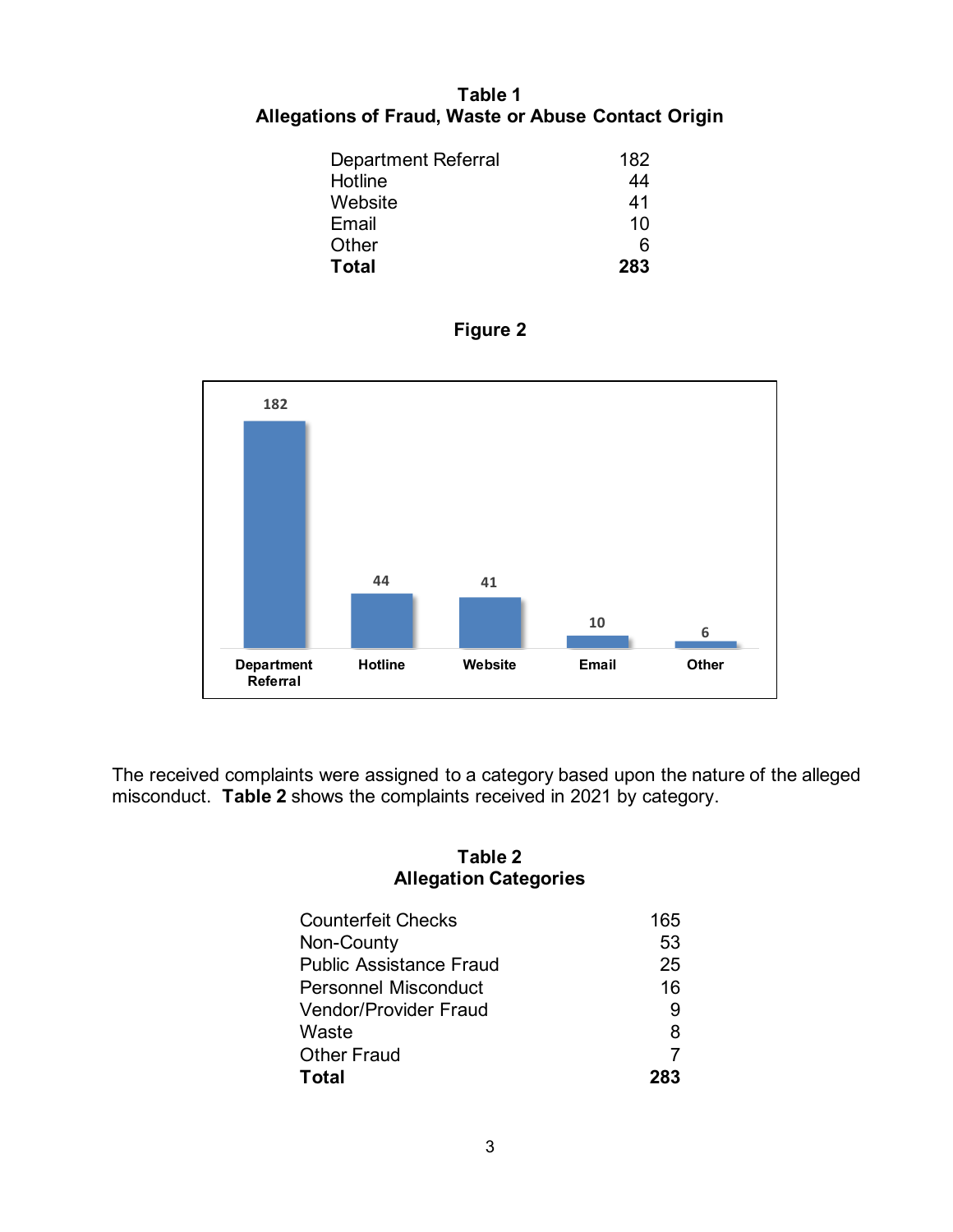#### **Cases Opened**

ASD opened four cases in 2021. Two complaints received in 2021 were related to the same allegation and collectively were the predication for one case. For the remaining 2021 complaints, ASD either 1) referred the information to a more appropriate agency or department for action, 2) declined additional action, 3) determined that no action was required or 4) other appropriate action as dictated by the received information. **Table 3**  breaks down the disposition of all recorded complaints in 2021 as whole numbers and a percentage.

### **Table 3 Disposition**

| <b>Total</b>                      | 283 | 100.00% |
|-----------------------------------|-----|---------|
| <b>Case Opened</b>                | 5   | 1.77%   |
| Pending                           | 5   | 1.77%   |
| <b>Other/Provided Information</b> | 27  | 9.54%   |
| Referred                          | 54  | 19.08%  |
| <b>Declined</b>                   | 192 | 67.84%  |
|                                   |     |         |

A complaint may be declined because the matter does not involve county government, there is insufficient information to begin an investigation, investigating the matter would be a duplication of efforts or ASD does not have the resources available to sufficiently address the allegation. The vast majority of the 165 counterfeit check complaints were listed as declined because the County was not responsible for the fraudulent check amounts and because investigation was impractical due to the nature of check fraud. When possible, ASD provided available information related to the fraudulent checks to the Office of the Treasurer and our bank's fraud investigation team to assist in identifying the responsible individuals.

**Table 4** identifies only the cases opened in 2020 by complaint category.

#### **Table 4 Cases Opened**

| <b>Personnel Misconduct</b> |  |
|-----------------------------|--|
| Waste                       |  |
| <b>Total</b>                |  |

#### **Cases Closed**

ASD closed four cases in 2020. The closed cases started in 2020 and 2021.

Generally, a case is closed substantiated when the evidence reasonably proves that a known actor committed misconduct. ASD submits the substantiated case file, which includes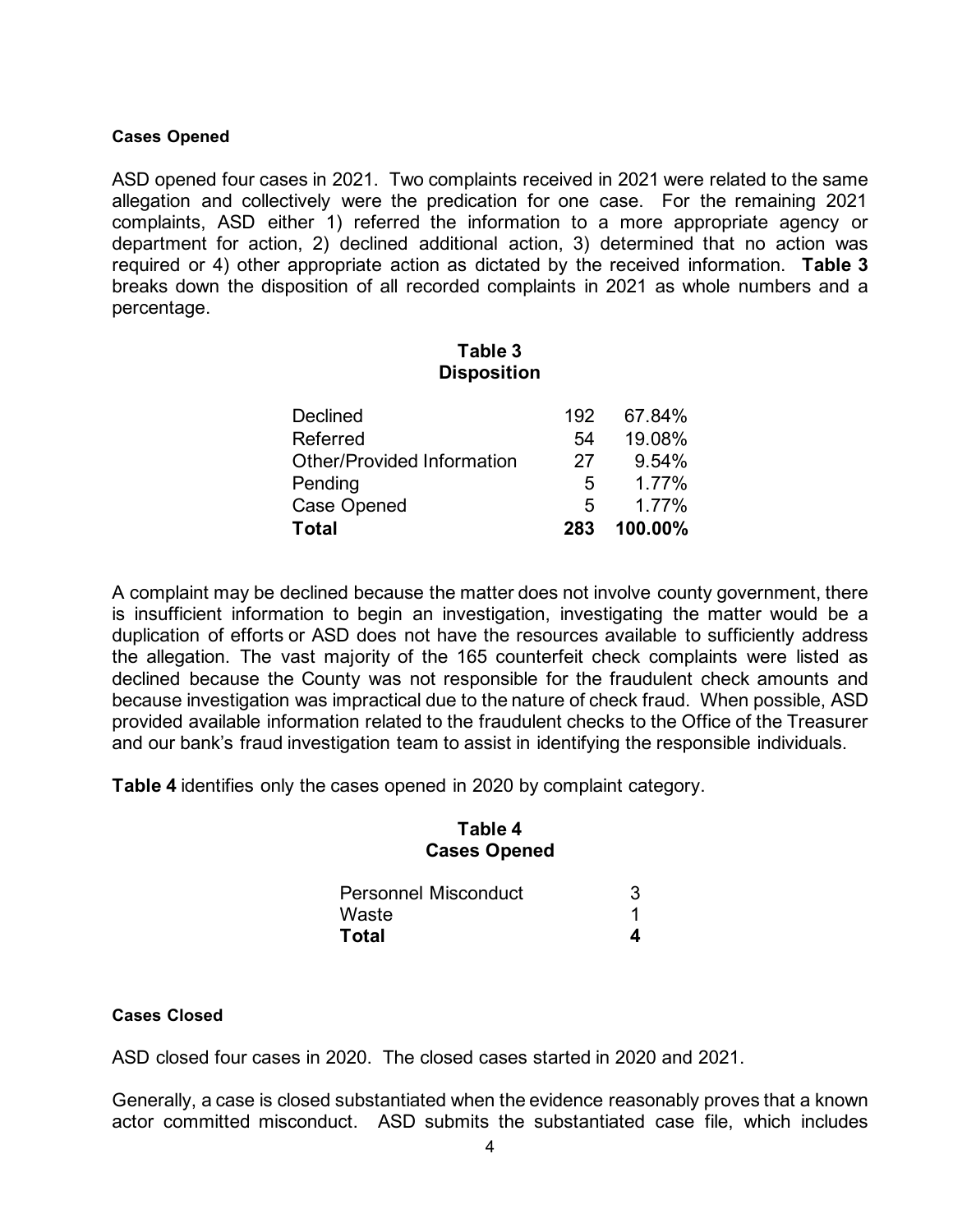reports, evidence collected during the investigation and ASD's analysis and determination, to the actor's department, the Department of Human Resources and the Office of Corporation Counsel. These departments review ASD's investigation and determine the appropriate response. A case may also be closed when the alleged subject leaves County employment or affiliation, the alleged issue is corrected by a department or office or ASD determined that further action is unnecessary.

In 2021, ASD referred two case files to the relevant departments to conduct interviews of the alleged subjects. Due to the COVID pandemic, ASD determined that department management was able to conduct the subject interview. ASD provided the departments with the evidence, a list of proposed questions and assisted management in understanding the case evidence.

Likewise, when the evidence cannot support a finding that misconduct occurred, the case is closed unsubstantiated. An "unsubstantiated" finding does not mean that the reported misconduct did not occur, but that ASD determined the available evidence does not support administrative or legal action.

As of year-end 2021, three cases remain active investigations. These cases remain open due to complexity, need to work with other agencies or overall demand of resources.

**Table 5** categorizes the four cases closed in 2021.

# **Table 5 Cases Closed Findings**

| Referred        |  |
|-----------------|--|
| Unsubstantiated |  |
| Total           |  |

#### **Case Highlights**

The following are descriptions of some of the cases closed during 2021. These cases are an example of the kinds of allegations which are reported to ASD. These cases also represent the value the County receives from devoting resources to combating fraud, waste and abuse.

Unless referenced by name, investigation subjects will be referred to by masculine pronouns.

#### **Case # 20003**

In October 2020, ASD received a complaint of alleged employee theft. In summary, a Milwaukee County Department of Transportation (MCDOT) mechanic allegedly worked on a personal, non-County project at a County fleet facility. The employee allegedly used his County-issued purchasing card to buy materials for the personal project. The employee allegedly created a fake work order for an older, seasonal use vehicle to justify the parts purchase.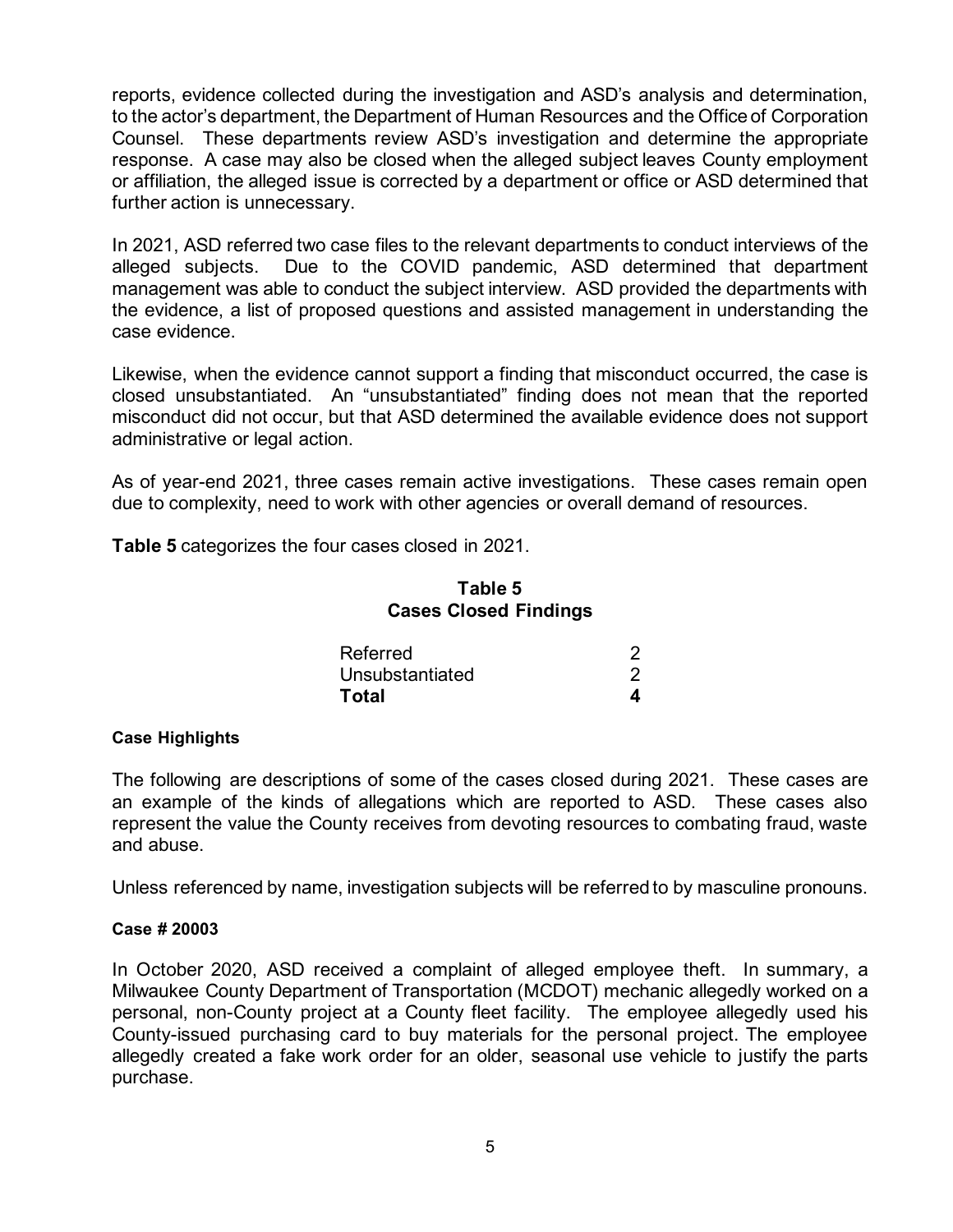In November 2020, ASD opened this investigation. ASD contacted the vendor for the alleged personal parts purchase. The vendor provided records from the purchase, including a picture of damaged parts which the employee needed to replace and for which the employee used the County-issued purchasing card to buy. ASD personnel visually inspected the older vehicle with MCDOT management. The parts purchased by the employee did not appear on the vehicle. The visual inspection refuted the repairs stated in the work order.

Due to the ongoing pandemic, ASD personnel requested MCDOT management conduct the interview of the employee. In January 2021, ASD personnel provided MCDOT management with the investigative file and exhibits. In February 2021, MCDOT management reported that after interviewing the employee, management suspended him while preparing to discharge him.

In March 2021, the employee resigned from County employment prior to management filing charges for his dismissal.

### **Case # 20004**

In September 2020, ASD received a complaint which alleged that an employee was using his position with Milwaukee County to promote a side business. The side business was identified in the complaint. The employee reportedly included information for his side business as the contact for a Milwaukee County sponsored event.

In November 2020, ASD opened this investigation. State corporate records show that the employee was an organizer for the identified business. In 2020, the employee's County department and the side business participated in events at County parks. The employee's side business was listed on event flyers as the contact information. There was no evidence that the employee or the side business had a contract with or received any money from Milwaukee County or another agency related to the events.

In February 2021, ASD personnel virtually interviewed the employee. In summary, the employee admitted to being part of the side business. The side business participated in events with the County. The side business did not receive any money or a contract from Milwaukee County or another agency. The employee stated that the side business did not receive any indirect benefits from participating in the events.

ASD personnel contacted the Milwaukee County Ethics Board for advice on the situation. Based upon the available evidence, the Ethics Board did not believe this substantiated a violation. Ethics Board personnel indicated that the Ethics Board would reiterate the importance of keeping a separation between personal and County business in the countywide distributed ethics newsletter.

# **Other Activity**

In addition to receiving and investigating allegations of fraud, waste and abuse, ASD personnel:

• Consult on performance audit fraud risk assessments in accordance with Generally Accepted Government Auditing Standards.